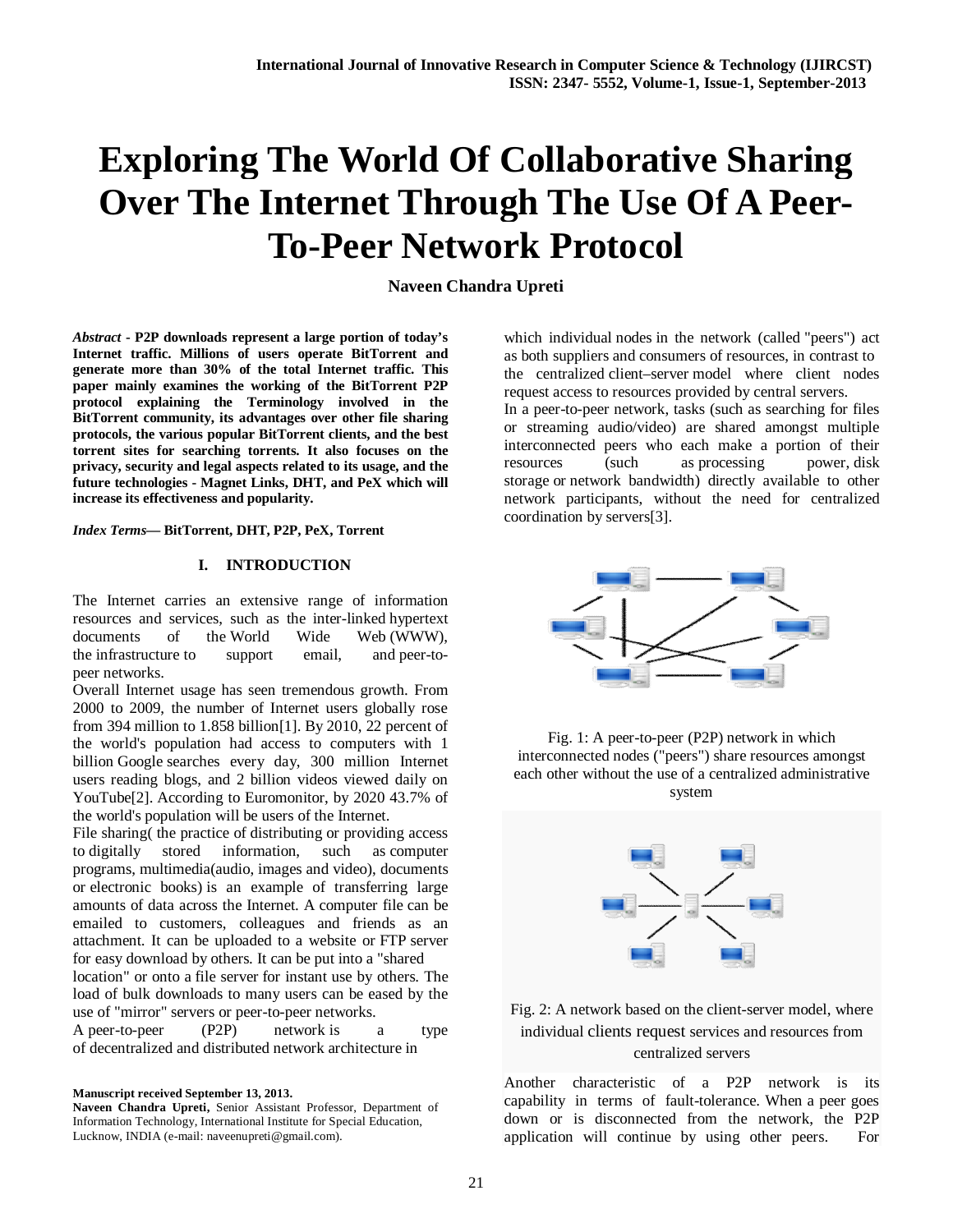example, in a BitTorrent system, any client downloading a certain file is also serving as server. When a client finds that one of the peers is not responding, it searches for other peers, picks up parts of the file where the old peer was, and continues the download process. Compared to a client-server model, where all communication will stop if the server is down, a P2P network is more fault-tolerant.

#### **II. TRENDS AND IMPACT**

The first appearance of open source systems such as Napster in 1999 radically changed file-sharing mechanisms. The traditional client-server file sharing and distribution approach using protocols like FTP (File Transfer Protocol) was supplemented with a new alternative — P2P networks. At the time, Napster was used extensively for the sharing of music files. Napster was shut down in mid-2001[4] due to legal action by the major record labels.

The shutting of Napster did not stop the growth of P2P applications. A number of publicly available P2P systems have appeared in the past few years, including Gnutella, KaZaA, WinMX and BitTorrent, to name but a few. From analysis of P2P traffic, BitTorrent is still the most popular file sharing protocol. As of February 2013, BitTorrent was responsible for 3.35% of all worldwide bandwidth, more than half of the 6% of total bandwidth dedicated to file sharing [5].

P2P technology is not just used for media file sharing. For example, in the bioinformatics research community, a P2P service called Chinook[6] has been developed to facilitate exchange of analysis techniques. The technology is also used in other areas including IP-based telephone networks, such as Skype[7], and television networks, such as PPLive[8]. Skype allows people to chat, make phone calls or make video calls. When launched, each Skype client acts as a peer, building and refreshing a table of reachable nodes[9] in order to communicate for chat, making phone calls or video calls. PPLive shares live television content. Each peer downloads and redistributes live television content from and to other peers[10].

# **III. EXPLORING THE BITTORRENT P2P PROTOCOL**

#### *A. Basics Of Bittorrent*

BitTorrent (often abbreviated as BT) is a peer-to-peer (P2P) protocol (a description and set of rules on how to do things) that enables fast downloading of large files using minimum Internet bandwidth. Bram Cohen, designed the protocol in April 2001. Cohen's idea was to "break" the file being transferred into smaller segments called pieces. To save bandwidth, each person downloading (more commonly referred to as peers in the BitTorrent community) would have the pieces that they acquired available for upload to other peers in the swarm (the entire network of people connected to a single torrent).



Fig. 3: Functioning of BitTorrent protocol

In this way, much of the load of sharing the file to every peer interested in it is offloaded to the peers. Note that a seed is basically a peer with every piece, so when a peer successfully attains all data in the torrent contents that peer becomes a seed as well. See Fig. 3 [11].

The most important factor for determining whether a swarm can continue to allow peers to complete a torrent is the availability. The availability of a torrent is the number of complete copies of the torrent contents there are distributed in the part of the swarm you're connected to, including the data you have. In most cases, if there is an availability of 1.0 or greater, then even if one single person does not have all the pieces, they are all still distributed across the entire swarm and can be acquired to form the complete file.

In order for everyone to be able to locate one another, there needs to be some centralized location that peers could connect to in order to obtain the other peers' IP addresses. BitTorrent trackers serve as this centralized location. In the most basic explanation, for each given swarm, a tracker only needs to collect a peer's IP address and port number to share with other peers connecting to that same swarm.

Because of the very nature of BitTorrent, speeds are not guaranteed for any given torrent swarm. While you may get great speeds in one swarm, you might not in another. This is due to the fact that BitTorrent is a P2P protocol, so it depends on the upload speeds of the other peers you are connected to to generate your download speeds. A common misconception held by many people is that torrent swarms that contain more seeds and peers are faster than those with less. This is not always the case. There can be a swarm with only a few seeds and/or peers on fast Internet connections, and you'll be able to get great speeds from them, while a swarm with many more seeds and/or peers might contain mostly people with slow, dial-up Internet connections, will get you terrible speeds from them. In the same vein, *connecting* to more seeds and/or peers does not equate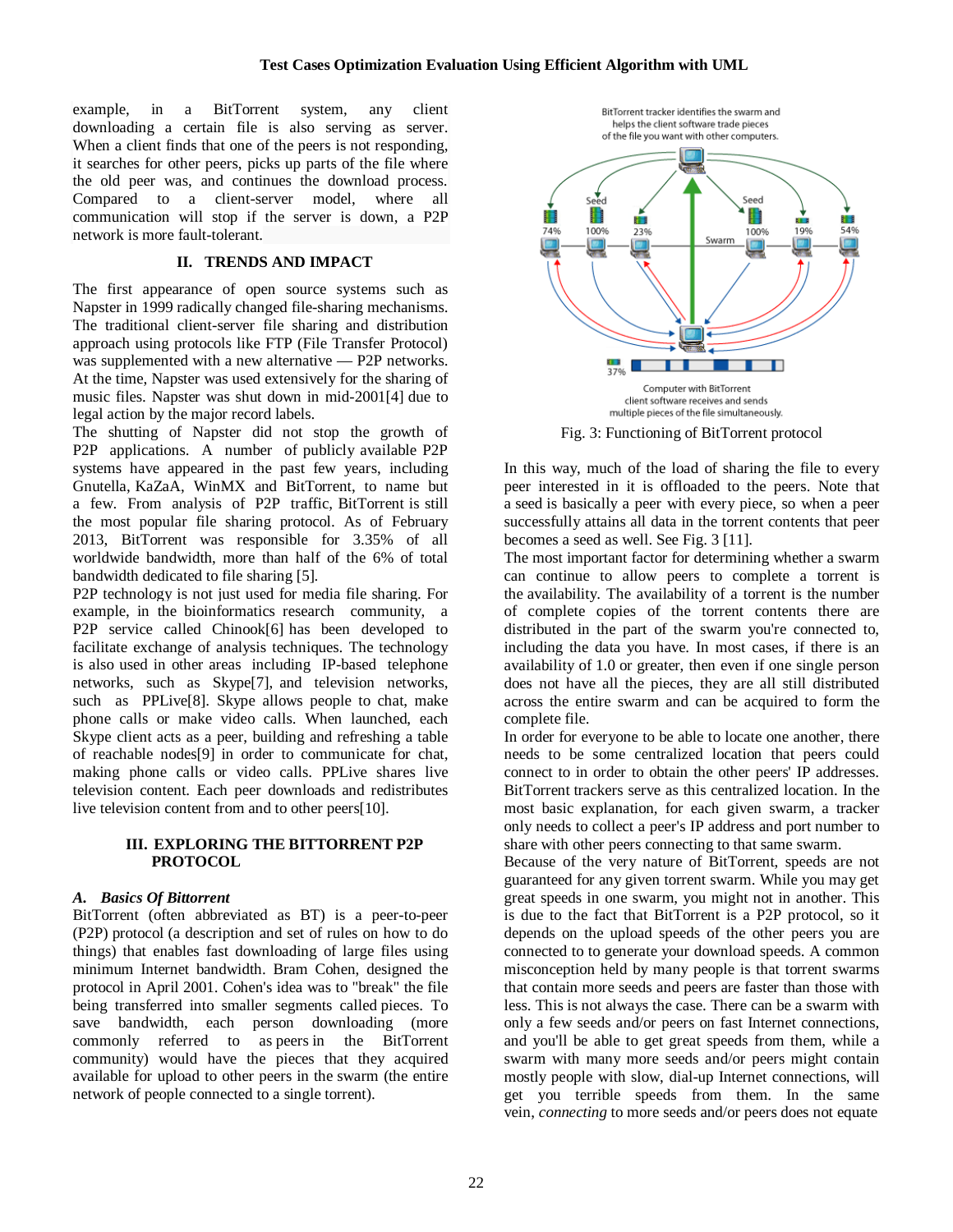to greater speeds, and seeds don't necessarily give better speeds than normal peers.

BitTorrent was designed with relatively basic system requirements in mind. Machines running any Microsoft Windows operating system from Windows 2000 and newer are able to run BitTorrent as well. Support for operating systems older than Windows 2000 has been dropped since BitTorrent v2.0.

# *B. Terminology*

Here is a glossary of the terms that are mostly used in the BitTorrent community.

# **Availability**

(Also known as distributed copies.) The number of full copies of a file (or set of files and directories) directly available to the client. Each seed adds 1.0 to this number, as they have one complete copy of the file. A connected peer with a fraction of the file available adds that fraction to the availability, if no other peer has this part of the file.

Example: a peer with 65.3% of the file downloaded increases the availability by 0.653. However, if two peers both have the same portion of the file downloaded - say 50% - and there is only one seeder, the availability is 1.5.

Sometimes "distributed copies" is considered to be "availability minus 1". So if the availability is 1.6 , the distributed copies will be 0.6 because it is only counting the "copies" of the file.

# **Choked**

Describes a peer to which the client refuses to send file pieces. A client chokes another client in several situations:

- The second client is a seed, in which case it does not want any pieces (i.e., it is completely uninterested)
- The client is already uploading at its full capacity (it has reached the value of max\_uploads)
- The second client has been blacklisted for being abusive or is using a blacklisted BitTorrent client.

# **Client**

The program that enables p2p file sharing via the BitTorrent protocol. Examples of clients include µTorrent and Vuze.

# **Downloader**

A downloader is any peer that does not have the entire file and is downloading the file. This term, used in Bram Cohen's Python implementation, lacks the negative connotation attributed to leech. Bram prefers downloader to leech because BitTorrent's tit-for-tat ensures downloaders also upload and thus do not unfairly qualify as leeches.

# **Fake**

A fake torrent is a torrent that does not contain what is specified in its name or description (e.g. a torrent is said to contain a video, but it contains only a snapshot of a moment in the video, or in some cases a virus).

Hash

The hash is a string of alphanumeric characters (typically hexadecimal) in the .torrent file that the client uses to verify the data that is being transferred. Hash is the shorter form of the word Hashsum.

Torrent files contain information like the file list, sizes, pieces, etc. Every piece received is first checked against the hash. If it fails verification, the data is discarded and requested again. The Hash Fails field in the torrent's General tab shows the number of these hash fails.

Hash checks greatly reduce the chance that invalid data is incorrectly identified as valid by the BitTorrent client, but it is still possible for invalid data to have the same hash value as the valid data and be treated as such. This is known as a hash collision. Torrent and p2p files typically use 160 bit hashes that are reasonably free from hash collision problems, so the probability of bad data being received and passed on is very small.

# **Index**

An index is a list of .torrent files (usually including descriptions and other information) managed by a website and available for searches. An index website can also be a tracker.

# **Leech**

The term leech refers to a peer (or peers) that have a negative effect on the swarm by having a very poor share ratio, downloading much more than they upload. Leeches may be on asymmetric Internet connections or do not leave their BitTorrent client open to seed the file after their download has completed. However, some leeches intentionally avoid uploading by using modified clients or excessively limiting their upload speed.

# **Lurker**

A lurker is a user that only downloads files from the group but does not add new content. It does not necessarily mean that the lurker will not seed. Not to be confused with a leecher.

# **Overseeded**

A torrent is overseeded when its availability is so high that seeders have difficulty finding downloaders.

# **p2p**

Stands for "peer to peer", which is the technology used for file sharing among computer users over the Internet. In a p2p network, each node (or computer on the network) acts as both a client and a server. In other words, each computer is capable of both responding to requests for data and requesting data itself.

# **Peer**

A peer is one instance of a BitTorrent client running on a computer on the Internet to which other clients connect and transfer data. Usually a peer does not have the complete file, but only parts of it. However, in the colloquial definition, "peer" can be used to refer to any participant in the swarm (in this case, it's synonymous with "client").

# **Piece**

This refers to the torrented files being divided up into equal specific sized pieces (e.g. 64kB, 128kB, 512KB, 1MB,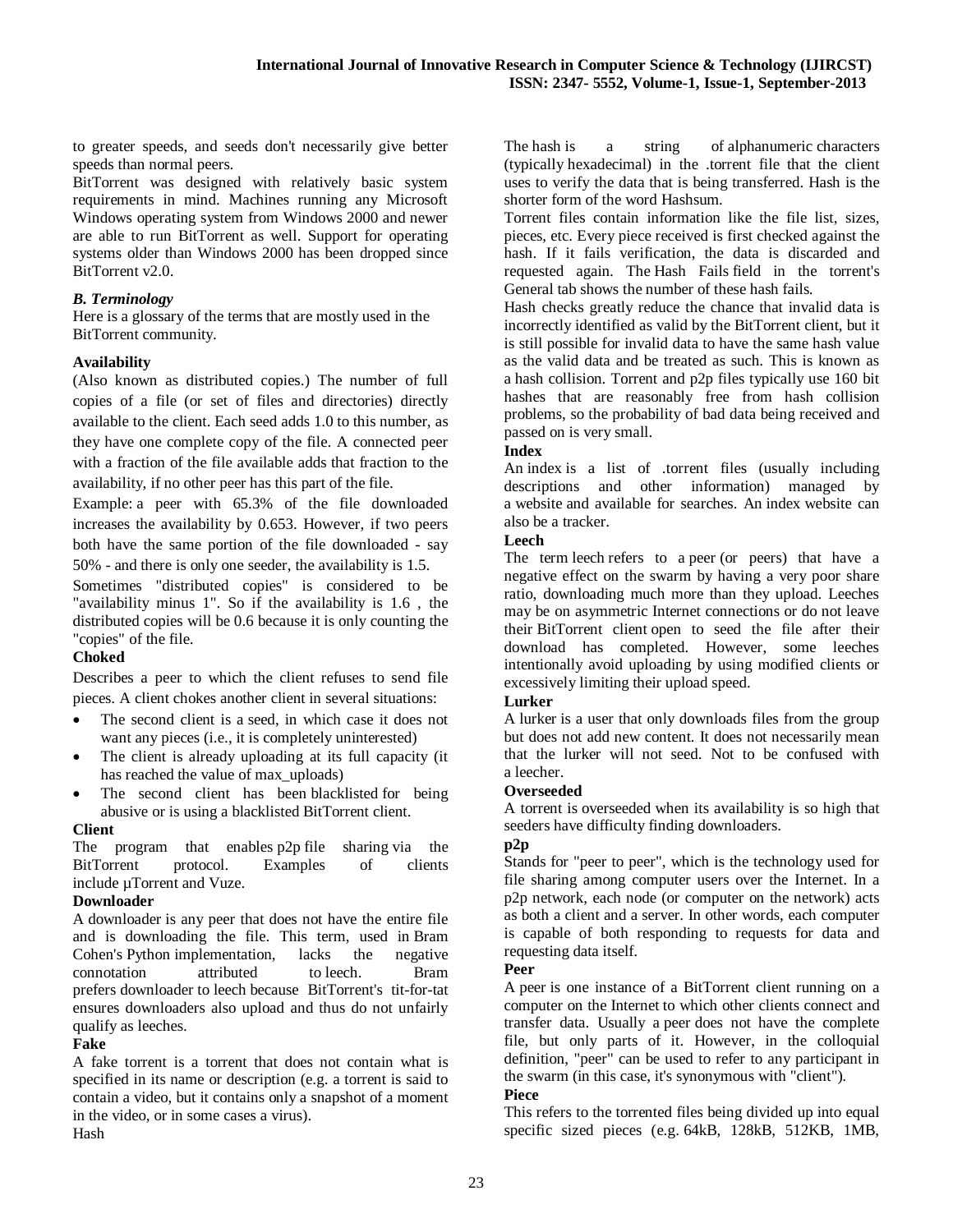2MB or 4MB). The pieces are distributed in a random fashion among peers in order to optimize trading efficiency.

# **Ratio credit**

A ratio credit, also known as upload credit or ratio economy, is a currency system used on a number of private trackers to provide an incentive for higher upload/download ratios among member file-sharers. In such a system, those users with greater amounts of bandwidth, hard drive space (particularly seedboxes) or idle computer uptime are at a greater advantage to accumulate ratio credits versus those lacking in any one or more of the same resources.

# **Seed**

A seed refers to a machine possessing 100% of the data. A downloader that obtains 100% of the data becomes a seed.

Seeding refers to leaving a peer's connection available for downloaders to download from. Normally, a peer should seed more data than download. However, whether to seed or not, or how much to seed, is dependent on the availability of downloaders and the choice of the peer at the seeding end.

# **Share ratio**

A user's share ratio for any individual torrent is a number determined by dividing the amount of data that user has uploaded by the amount of data they have downloaded. Final share ratios over 1.0 carry a positive connotation in the BitTorrent community, because they indicate that the user has sent more data to other users than they received. Likewise, share ratios under 1 have negative connotation.

# **Snubbed**

An uploading client is displayed as snubbed if the downloading client has not received any data from it in over 60 seconds.

# **Super-seeding**

When a file is new, much time can be wasted because the seeding client might send the same file piece to many different peers, while other pieces have not yet been downloaded at all. Some clients, like ABC, Vuze, BitTornado, TorrentStorm, and µTorrent have a "super-seed" mode, where they try to only send out pieces that have never been sent out before, theoretically making the initial propagation of the file much faster. However the super-seeding becomes less effective and may even reduce performance compared to the normal "rarest first" model in cases where some peers have poor or limited connectivity. This mode is generally used only for a new torrent, or one which must be re-seeded because no other seeds are available.

# **Swarm**

Together, all peers (including seeds) sharing a torrent are called a swarm. For example, six ordinary peers and two seeds make a swarm of eight.

# **Torrent**

The small metadata file you receive from the web server (the one that ends in .torrent.) Metadata here means that the file contains information about the data you want to download, not the data itself. This is what is sent to your

computer when you click on a download link on a website. You can also save the torrent file to your local system, and then click on it to open the BitTorrent download. This is useful if you want to be able to re-open the torrent later on without having to find the link again. **Tracker**

A tracker is a server that keeps track of which seeds and peers are in the swarm. Clients report information to the tracker periodically and in exchange, receive information about other clients to which they can connect. The tracker is not directly involved in the data transfer and does not have a copy of the file.

# *C. Advantages*

Traditional P2P programs such as Napster, Kazaa and Limewire have a bottleneck, because uploading and downloading does not happen at equal speed. If you, therefore, want to download a specific file with traditional P2P programs, your download rate depends on the upload speed of the person you are downloading from. With BitTorrent, you are downloading tiny parts from a large number of people, and as many hands make light work, BitTorrent reaches much faster downloading rates. With BitTorrent, the more popular a file, the more uploaders there are (because more people are downloading), and the faster downloading gets[12]. Torrents can achieve download speeds over 1.5 megabits per second.

- a) Torrents enforce 99% quality control by filtering out corrupted and dummy files, ensuring that downloads contain only what they claim to contain. There is still some abuse of the system, but if you use a community torrent searcher like www.isohunt.com, users will warn you when a torrent is a fake or dummy file.
- b) Torrents actively encourage users to share ("seed") their complete files, while simultaneously penalizing users who "leech".
- c) Torrent code is open-source, advertising-free, and adware/spyware-free. This means that no single person profits from torrent success.

# *D. Torrent Download Process*

The torrent download process goes like this:

Use special torrent search engines to find .torrent text files around the Net. A .torrent text file functions as a special pointer to locate a specific file and the swarm of people currently sharing that file. These .torrent files vary from 15kb to 150kb file size, and are published by serious Torrent sharers around the world.

- a) Download the desired .torrent file to your drive.
- b) Open the .torrent file into your torrent software. Usually, this is as simple as a double-click on the .torrent file icon, and the client software auto-launches. In other cases, this software will even open the torrent file for you.
- c) The torrent client software will now talk to a tracker server for 2 to 10 minutes, while it examines the Internet for people to swarm with. Specifically, the client and tracker server will search for other users who have the same exact .torrent file as you.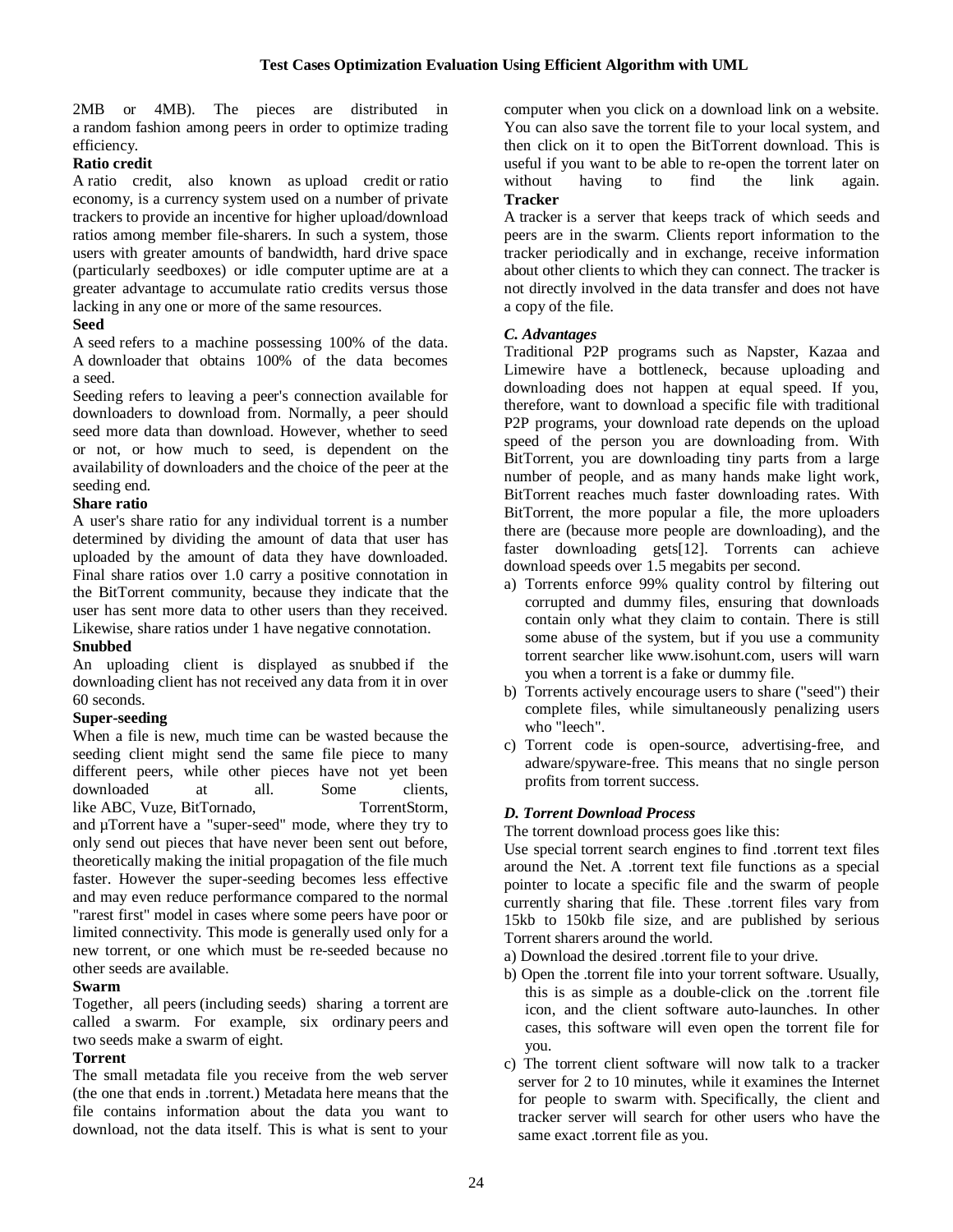- d) As the tracker locates torrent users to swarm with, each user will be automatically labeled as either a "leech/peer" or as a "seed" (users who have only part of the target file, versus users who have the complete target file). The more seeds you connect to, the faster your download will be. Commonly, 10 peers/leeches and 3 seeders is a good swarm for downloading a single song/movie.
- e) The client software then begins the transfer. As the name "sharing" implies, every transfer will happen in both directions, "down" and "up" (leech and share).
- f) Once the transfer is complete, leave your torrent client software running for at least two hours. This is called "seeding", where you share your complete files to other users.

Suggestion: do your downloads just before you go to sleep at night. This way, you will seed your complete files, you will increase your upload/download ratio, and you will have complete downloaded files by the time you wake up!

# **IV. BEST BITTORRENT CLIENTS**

Here is a list of top 5 best torrent clients around.

#### *A. uTorrent*

Despite being compact and extremely lightweight, uTorrent still comes packed with support for all the standards you'll need (DHT, SSL, SSL, UDP, protocol encryption, UPnP and more), along with plenty of extras (RSS feed reading, and a Boss key to hide the program quickly).

None of this power gets in your way, though. Various tweaks and advanced options are on offer if you need them, but if you prefer a simple life then the default settings are generally fine, and simply clicking a torrent link is usually enough to download it.

While this mix of power and simplicity has helped to make uTorrent the most popular torrent tool around, ads and bundled adware have also earned it plenty of criticism. The program makes multiple attempts to install toolbars and other unnecessary extras during setup, for instance: pay close attention during installation if you want to avoid this.

# *B. qBittorrent*

QBittorrent is a capable tool which aims to provide a free, open source alternative to uTorrent. For the most part it does very well, too, and provides builds which can run on Windows, Linux, Mac and more.

The program is relatively lightweight and straightforward, a well-designed interface making it easy to find your way around. The built-in search engine helps find you what you need, a click or two will start the download, and a few minutes of exploring the program tabs and right-clicking various items will get you up to speed with the basics.

You don't always get the extras available elsewhere; there's no mass of scrolling graphs to highlight current download performance, for instance. QBittorrent delivers the core functionality you need, though, and more (DHT, PeX, encryption, UPnP, RSS reading, IP filtering, torrent creation), and it's a great choice for more experienced torrent users.

# *C. MediaGet*

There's a lot of jargon surrounding torrents, but if the regular clients seem a little intimidating then you do have alternatives. MediaGet, for instance, focuses so much on its integrated search engine that initially at least you may not realise it's a torrent client at all: it's all very simple and straightforward.

Once you're downloading, the program presents a more familiar screen, with tracker details, peer lists, your file status and more. You can access a few more advanced features, too, setting upload and download speed limits or creating new torrents of your own.

# *D. BitTorrent Free*

Should BitTorrent Free be in this list? It's certainly a capable torrent client, lightweight, fast, easy to use, with convenient features like the ability to play media files before they're fully downloaded.

It's hard to get too excited about any of this, though, because essentially it's just a rebranded version of uTorrent. The same code, from the same team, just with a different colour scheme.

# *E. Vuze*

While most torrent clients concentrate simply on finding and downloading files just as quickly as they can, Vuze (the program formerly known as Azureus) is a little more ambitious.

You can play HD video, for instance, and integrate the program with iTunes. A host of plugins allow you to add all kinds of advanced features, from scheduling tools to RSS feed readers and generators, all kinds of remote control options, even a Sudoku game. Pay £19.90 a year for Vuze Plus and you can even get antivirus and DVD burning (as well as the removal of all ads).

This does help to make Vuze one of the more heavyweight torrent clients, of course, even if you do manage to avoid the unnecessary software it wants to install during setup. But if you like the extensibility its plugin system provides than Vuze could be very appealing.

# **V. BEST TORRENT SEARCH SITES**

Here is the list of Top 5 most popular Torrent sites of 2013

# *A. The Pirate Bay*

To many people The Pirate Bay is the equivalent to BitTorrent. The site was founded in 2003 and is still expanding, despite the various legal troubles and new blockades in the UK and the Netherlands. The Pirate Bay currently has well over a billion page views a month. Alexa Rank: 74 / Compete Rank: 398 / Last year #1

# *B. KickassTorrents*

KickassTorrents was founded in 2009 and has moved up in the top-10 year after year. Responding to increasing worries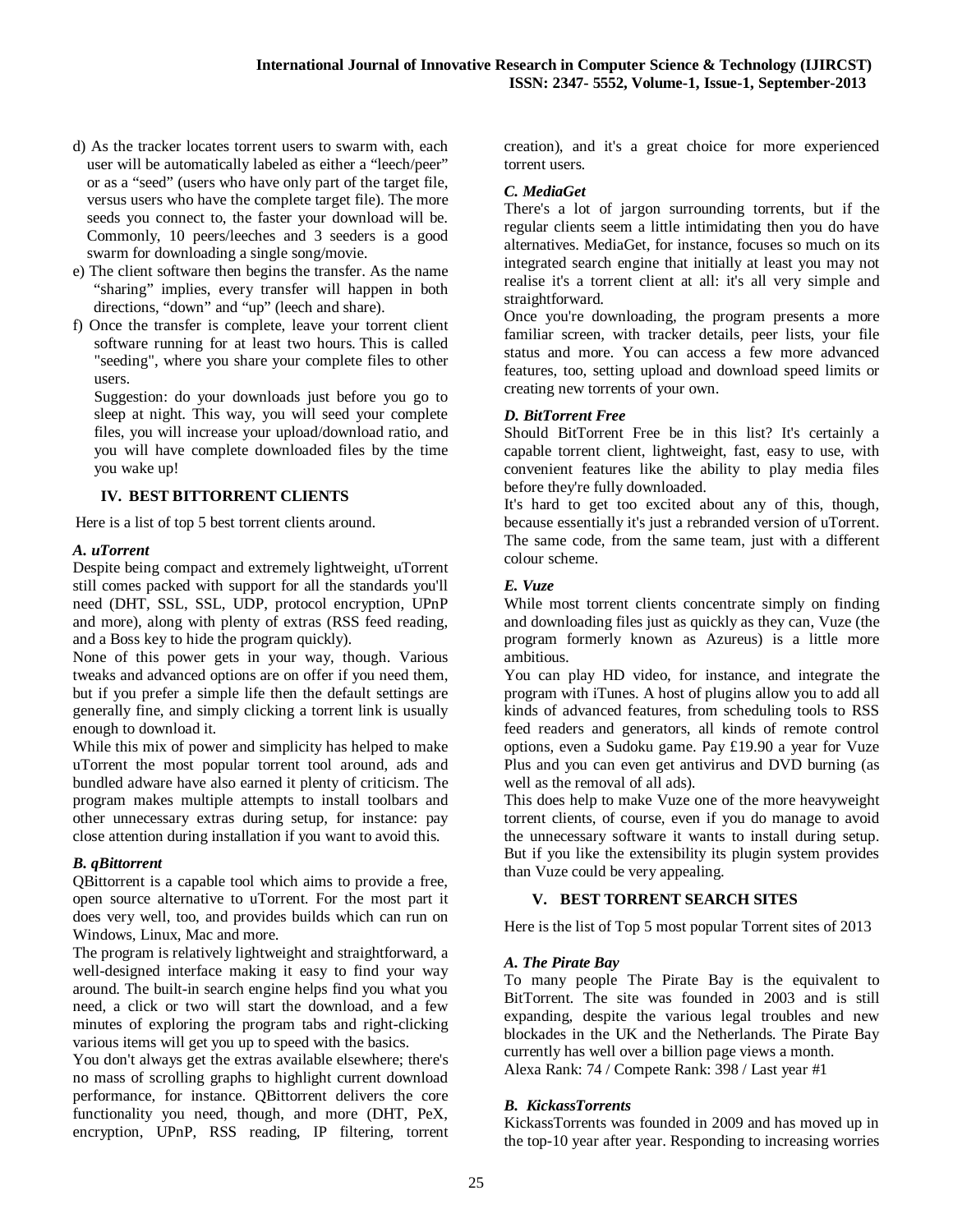over domain seizures, the site moved from its kickasstorrents.com domain to kat.ph in 2012. This year the site continued to grow, despite being blocked by Italian Internet providers.

Alexa Rank: 116 / Compete Rank: 719 / Last year #3 *C. Torrentz*

Torrentz has been the leading BitTorrent meta-search engine for many years. Unlike the other sites featured in the list Torrentz does not host any torrent files, it merely redirects visitors to other places on the web. The site uses several domain names with the .eu being the most popular. Alexa Rank: 166 / Compete Rank: 882 / Last year #2

# *D. IsoHunt*

Two years ago isoHunt became the first search engine forced to implement a keyword filter provided by the MPAA. Despite this setback, isoHunt continues to be listed among the world's top torrent sites. isoHunt is currently trying to get rid of the filter through the Appeals Court. Alexa Rank: 213 / Compete Rank: 1,935 / Last year #4

# *E. ExtraTorrent*

ExtraTorrent continues to gain more traffic and has moved up again in the top 10, now being the 5th most visited torrent site. This success didn't go unnoticed to rightsholders groups such as the RIAA and MPAA who have called out ExtraTorrent as one of the top pirate sites recently.

Alexa Rank: 279 / Compete Rank: 1,973 / Last year #6

# **VI. SECURITY & COPYRIGHT ISSUES**

# *A. Privacy and Security*

Those Internet users who use the BitTorrent protocol to share files are perhaps more aware of security and privacy issues than others. Many government agencies, special interest groups, corporations, and hackers with malicious intentions monitor torrent downloads and look for people to catch, sue, or attack.

Because of this reality, it is important for torrent file sharers to find ways to protect themselves from litigation, prosecution, bandwidth shaping, and malware. The following tips should help you make your torrent experience safer, private, and more secure.

# **a) Port Forwarding**

Every modern router has some form of port forwarding that you can use for your bittorrent client. With it, you can circumvent ISPs that may block common torrent ports or limit their bandwidth usage. Using port forwarding, you could, for example, forward your BitTorrent traffic through the standard web port (80). Some torrent clients also support randomizing of ports so that they will use a different one every time you start them.

# **b) Limit Downloads and Uploads**

Since many ISPs now limit the amount of bandwidth you can consume within a month (or even at certain times of the day), it is important to not let your torrent downloading and uploading go unchecked. Torrent clients

like qBittorrent have features that allow you to limit the number, speed, and even time of day that downloads are allowed.

# **c) Encryption**

Encryption is all about privacy. There is no reason for anyone, even your ISP to know exactly what sites you are visiting or what files you are downloading. Most torrent clients support some type of encryption for the data and/or header information. It is important to note that encryption will not mask your IP address, so anyone spying on the torrent (i.e. actively connected to the tracker) will still know you are downloading it, but anyone trying to spy on your Internet traffic in general will not be able to see what you are doing.

# **d) Filter Lists**

There are plenty of organizations that are known for their snooping or malicious intent. With an IP filter list, you can completely block them from connecting to you as peers, thereby eliminating any chance of them monitoring you and catching you in the act of downloading something. This may also help reduce the chance that you will connect to a peer that sends out harmful data or malware.

# **e) Proxy or VPN**

Of all of the security measures on the list, this is by far the most effective. By routing your torrent traffic through a proxy or VPN, you can completely hide yourself from the outside world. Used in combination with the other tools on this list, your torrent downloading will be virtually covert. Proxy providers usually charge a subscription fee, and they will require you to either download a specially configured bittorrent client or reconfigure yours to use their proxy (often utilizing a SOCKS5 protocol).

Your privacy, however, is only as secure as the company offering the service. If they are under investigation or are willing to sell your information, using their services may not help you at all. Therefore, it is a good idea to ask around and do your research before using a proxy or VPN service.

The media often associates BitTorrent with illegal file sharing, but there are numerous legitimate organizations, from Linux distribution developers to content delivery networks (CDN), that make use of bittorrent technology. Furthermore, many free media distributors who use open licenses, such as Creative Commons, use bittorrent to help reduce their bandwidth costs.

With a little effort, one can use the above-mentioned ways to download and share legitimate content and software, while also maintaining the privacy and security.

# *B. Copyright Issues*

There has been much controversy over the use of BitTorrent trackers. BitTorrent trackers have been subjected to raids and shutdowns due to claims of copyright infringement. BitTorrent metafiles do not store copyrighted data, so it has been claimed that BitTorrent trackers, which only store and track the metafiles, must therefore be legal even if sharing the data in question would be considered a violation of copyright. Despite this claim, there has been tremendous legal pressure, usually on behalf of the MPAA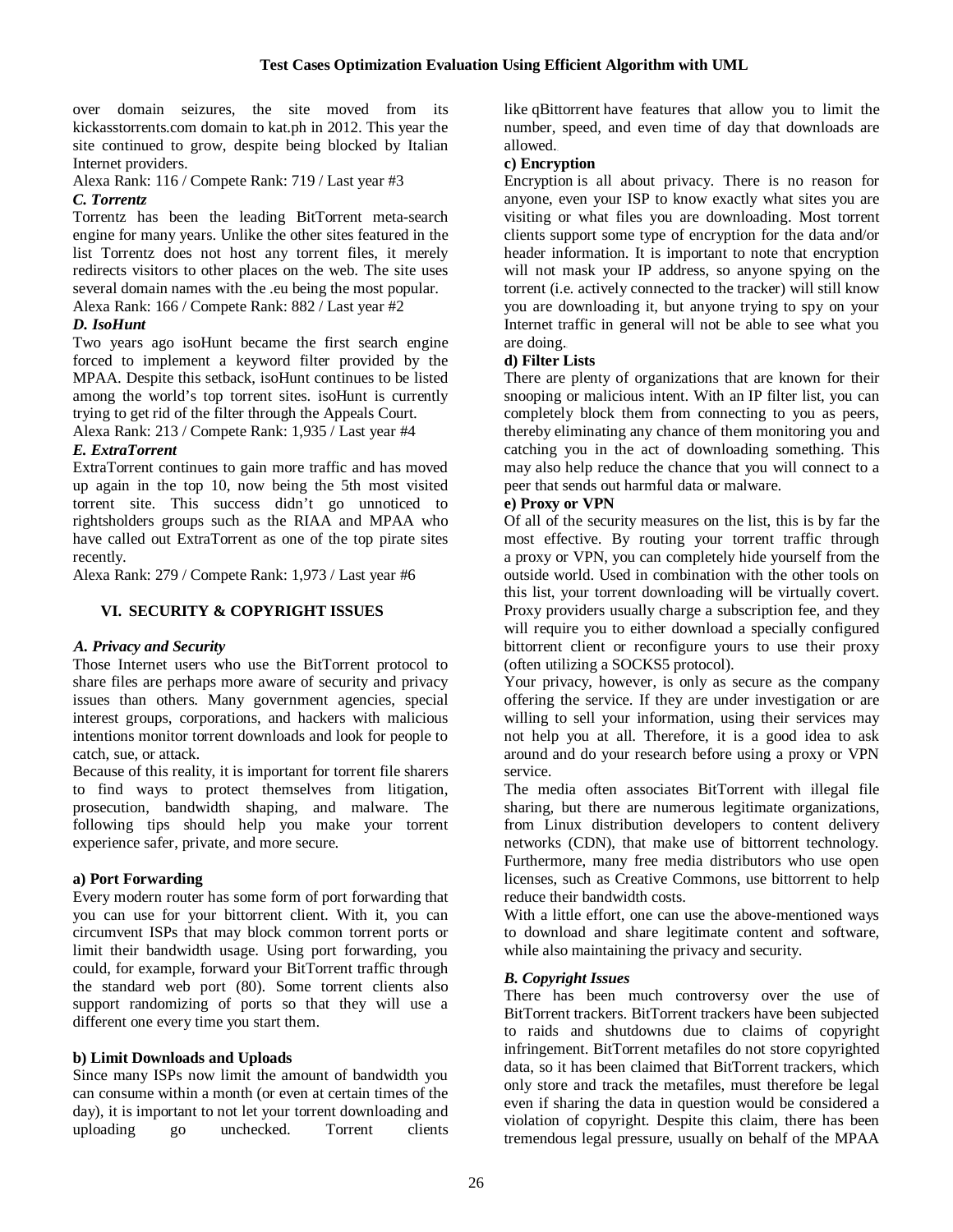and RIAA, and similar organizations around the world to shut down numerous BitTorrent trackers.

Various jurisdictions have pursued legal action against websites that host BitTorrent trackers. High-profile examples include the closing of Suprnova.org, TorrentSpy, LokiTorrent, BTJunkie, Mini nova, Demonoid and Oink's Pink Palace. The Pirate Bay's servers in Sweden were raided by Swedish police on allegations by the MPAA of copyright infringement[12] however, the tracker was up and running again three days later.

In the study used to value NBC Universal in its merger with Comcast, Envisional examined the 10,000 torrent swarms managed by PublicBT which had the most active downloaders. After excluding pornographic and unidentifiable content, it was found that only one swarm offered legitimate content [13].

Between 2010 and 2012, 200,000 people have been sued for uploading and downloading copyrighted content through BitTorrent [14].

In 2011, 18.8% of North American internet traffic was used by peer-to-peer networks which equates to 132 billion music file transfers and 11 billion movie file transfers on the BitTorrent network[15].

On April 30, 2012 the UK High Court ordered five ISPs to block BitTorrent search engine The Pirate Bay[16].

In June 2011, the Malaysian Communications and Multimedia Commission has ordered the blocking of several websites including The Pirate Bay and several filehosting websites for violating Section 41 of the Copyright Act 1987, which deals with pirated content[17].

The *Motion Picture Association of America* (*MPAA)*, The *Recording Industry Association of America* (*RIAA*), and the governments of England and Australia have taken several thousand users to court, demanding that they pay thousands of dollars in copyright infringement penalties.

Edonkey (the p2p client that was huge in popularity) was taken off it's services recently and Metamachine the company behind Edonkey has agreed to pay 30 million dollars to the RIAA with regard to copyrights violation. In some countries it is legal to download copyright protected content using P2P software under private copy exceptions. As long as P2P users don't upload, they are not liable for copyright infringement. But with BitTorrent, it is not possible to just download, as the idea behind BitTorrent is that users all download small pieces of the file, and then start uploading these small pieces to each other.

So before you download a file make sure that you are not infringing any copy right laws.

# **VII. FUTURE SCOPE**

BitTorrent's Future: DHT, PEX, and Magnet Links. The Pirate Bay's confirmation that they had closed down their tracker since DHT and Peer Exchange have matured enough to take over, was coupled with the news that they had added Magnet links to the site. This news has achieved its aim of stimulating discussion, but has also revealed that there is much confusion over how these technologies work. The key thing to understand is that nobody is being forced to use Magnet links or trackerless torrents. While these long-standing technologies may prove to be the future, they will co-exist with tracker-enabled torrenting for quite some time. For now, nobody will be forced to immediately change their existing downloading habits, although it may be wise to switch to a BitTorrent client that is compatible

# *A. DHT (Distributed Hash Table)*

with these technologies.

Using DHT instead of trackers is one of the things The Pirate Bay is now trying to encourage, and torrent downloads that rely solely on this technology are often referred to as "trackerless torrents." DHT is used to find the IP addresses of peers, mostly in addition to a tracker. It is enabled by default in clients such as uTorrent and Vuze and millions of people are already using it without knowing.

DHT's function is to find peers who are downloading the same files, but without communicating with a central BitTorrent tracker such as that previously operated by The Pirate Bay.

#### *B. Peer Exchange ("PEX")*

Peer Exchange is yet another means of finding IP addresses. Rather than acting like a tracker, it leverages the knowledge of peers you are connected to, by asking them in turn for the addresses of peers they are connected to. Although it requires a "kick start", PEX will often uncover more genuine peers than DHT or a tracker.

#### *C. Magnet links*

Traditionally, .torrent files are downloaded from torrent sites. A torrent client then calculates a torrent hash (a kind of fingerprint) based on the files it relates to, and seeks the addresses of peers from a tracker (or the DHT network) before connecting to those peers and downloading the desired content.

#### **VIII. CONCLUSION**

While P2P networks open a new channel for efficient downloading and sharing of files and data, users need to be fully aware of the security threats associated with this technology. Security measures and adequate prevention should be implemented to avoid any potential leakage of sensitive and/or personal information, and other security breaches. Before deciding to open firewall ports to allow for peer-to-peer traffic, system administrators should ensure that each request complies with the corporate security policy and should only open a minimal set of firewall ports needed to fulfill P2P needs. For end users, including home users, care must be taken to avoid any possible spread of viruses over the peer-to-peer network. **.**

The BitTorrent specification is free to use and many clients are open source, so BitTorrent clients have been created for all commonoperating systems using a variety